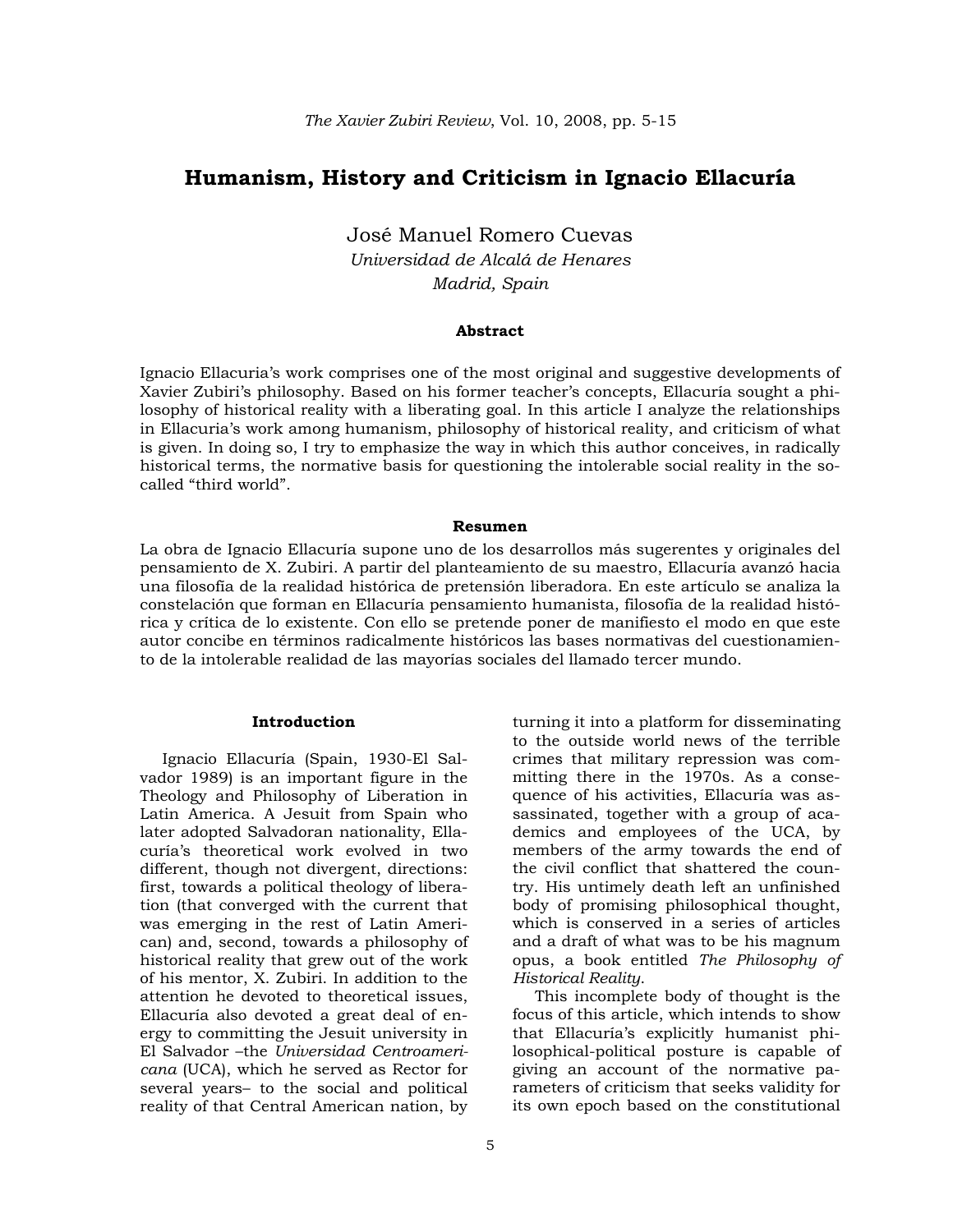historicity of human beings. This humanist position, one committed to human realization, emerges from a radically historical philosophy to clarify critical activity as that which finds its normative base in the very historical process of the realization of human capacities and possibilities

**\_\_\_\_\_\_\_\_\_\_\_\_\_\_\_\_\_\_\_\_\_\_\_\_\_\_\_\_\_\_\_\_\_\_\_\_\_\_\_\_\_\_\_\_\_\_\_\_\_\_\_\_\_\_\_\_\_\_\_\_\_\_\_\_\_\_\_\_\_\_\_\_\_\_\_\_\_\_\_\_\_\_\_\_\_\_\_\_\_\_\_\_\_\_\_\_\_\_\_\_** 

### **I. The facticity of criticism in Ellacuría: beyond Zubiri?**

Almost three decades ago, and well before the expansion of discourses and debates on the phenomenon called globalization, Ellacuría explicitly adopted the horizon of globalism as the appropriate frame of reference for developing critical reflections on current reality. According to this author, problems must be framed in relation to a humanity that has become *one*; this because our modern world has transformed the course of history into one sole movement that encompasses all of humanity.1 However, this return to a humanity that has become one through history, or to the world as the correct frame of reference, does not mean that Ellacuría's work elevates his discourse to a formal plane raised as a banner of a universalism seen as self-evident that, in contrast, could serve to conceal an unreflexive adoption of a theoretical perspective that sees as normative the discourses which, because they come from the dominant positions in the world's symbolic economy, make the subaltern groups invisible. Quite to the contrary, Ellacuría believed that reference to a horizon defined by a 'humanity become one' would become possible by reaffirming the radical facticity that constitutes thought.

The early Heidegger had affirmed the constitutive character of facticity for existence. In Ellacuría, we see this thought taken seriously, as he extracts important consequences from it. Clearly, Ellacuría goes beyond the level of formalism and abstraction that facticity still occupies in Heidegger's thought as an ontological category constitutive of *Dasein*, to comprehend this dimension in terms that are radically historical and geopolitical.2 If thought is indeed constituted upon an

inextricable facticity of a historical, geographical and socio-political nature, then the proposals of a purely theoretical, formal or transcendental approach –in any of its forms: phenomenology, first philosophy or transcendental reflection– will be misleading or chimerical. Whether it likes it or not, and whether it knows it or not, all thought must always be situated in a certain position, one defined by a web of interests, among which ethical-political ones enjoy a high priority.3 This situation forces thought to reflect upon the facticity that constitutes it and the ethical-political interests that define its position and its opening to the world. This is not to extirpate it (as that is impossible), but to critically confront and valuate the normative pretensions of the posture with which one finds oneself in the conflict-torn world in which we live.4 For Ellacuría, this taking of sides entails that critical thinking choose *the place that provides truth*,<sup>5</sup> that position in the social structure and world-system from which it becomes feasible to gain a clear understanding of the moral scandal that sustaining and reproducing that structure and system implies.

Given that Ellacuría has posited this problematic through thinking in terms of global, and not just national, reality, this act of reflexively assuming the option for the place that provides truth will solidify itself as an explicit one for those who are condemned by the dominant property regime on the planet, that, according to this author, includes the popular majorities of the Third World. It is in the reality of this doomed population that the truth of that regime becomes manifest, as do the types of relations between center and periphery that it establishes in the world economy. It is significant that in Ellacuría's work the following elements go hand-in-hand: taking a global framework as the referent for the process of formulating the problems and tasks of thought; rejecting a formal, abstract conception of theory; and being aware that all thinking is constituted at all times by taking a position in favor of one of the parties in conflict in our world torn asunder. I share Antonio González' view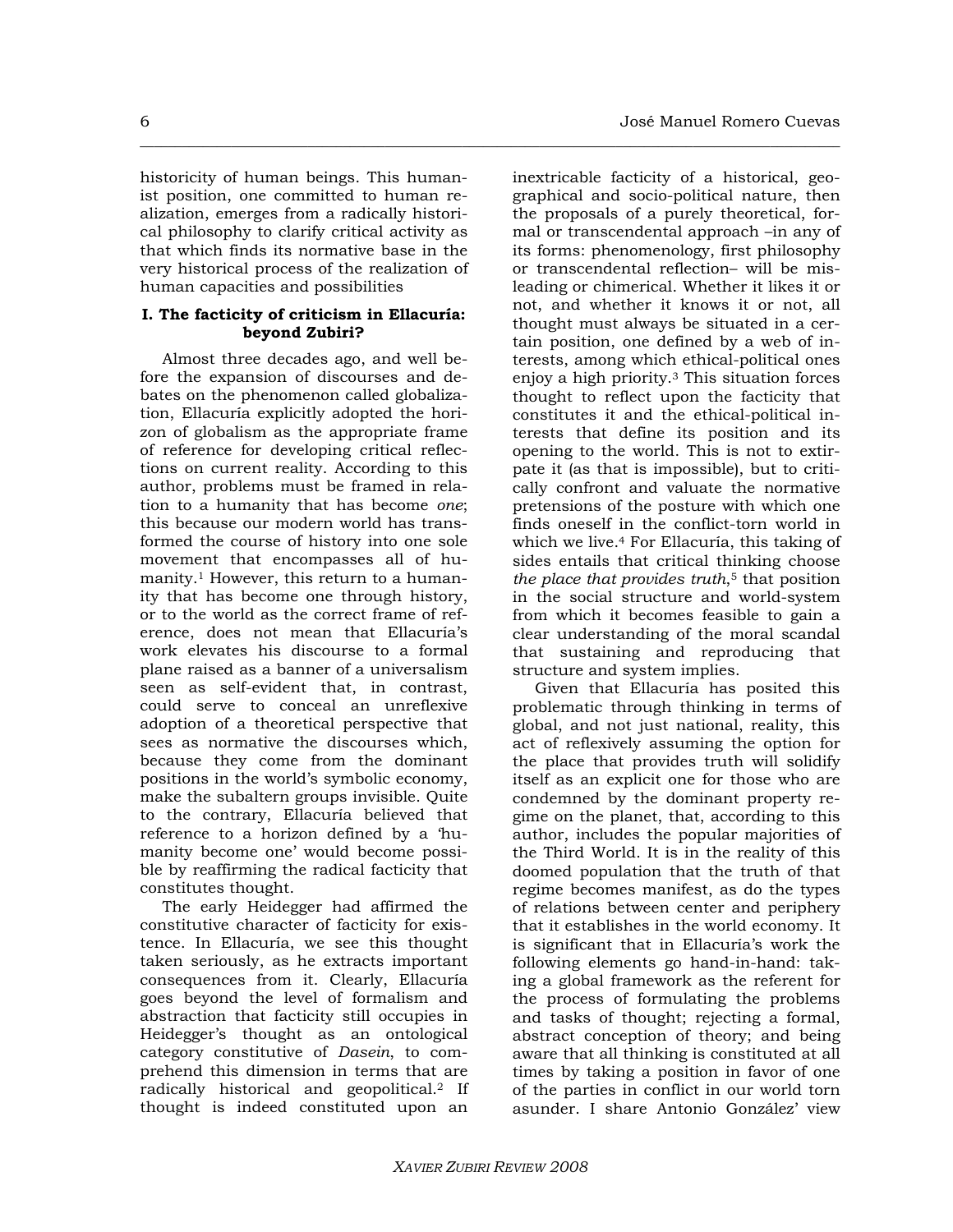that for Ellacuría,

…any philosophy and, in general, any human knowledge must become conscious of its own historicity, of its concrete links with the social praxis from which it emerges, which it serves, and in which it moves, as it is only the consciousness of one's own situation that makes it possible to approach objectivity, or even universality, though such objectivities and universalities will always be situated.6

It is the conscious placing of thought in reality (which for Ellacuría means an explicit commitment to the reality of misery in Latin America) that makes it possible to make a valuable contribution to the process of dialogue among different critical voices from far-off corners of the world, that seek a critical understanding of global reality and its transformation.7 By making the ethical-political interest that constitutes the aperture of critical thinking to the world, and the historical, geographical and cultural facticity in which that interest grows, into a reflexive task, thought becomes capable of understanding its critique of the global property regime as a contribution to a dialogue among diverse perspectives interested in establishing conditions of life that are valid for *everyone*; that is, conditions that are suitable for attaining the common good, but whose unfulfillment is assured for the reality of those popular majorities in the Third World to whom Ellacuría refers.

This reaffirmation of the consubstantiality of the facticity of thought leads the author to negate the pure autonomy that traditional theory had claimed for itself and, therefore, to conceive of critical thought as possessing meaning to the degree in which it is linked to a praxis to which it is obliged to provide light and sustenance. The definition of philosophy as a moment of emancipating praxis yet to be articulated demonstrates the radicalness of the rupture between Ellacuría and what Horkheimer calls "traditional theory"8, and his orientation towards a form of critical theory that does not succumb to

pessimism or immobility in either one of its two versions: that of Schopenhauer (the late Horkheimer) or that of Luhmann (Habermas as the theoretician of social modernization). One could advance the hypothesis that between the thinking of Zubiri and that of Ellacuría there emerges an intellectual displacement between a form of philosophy that comes close to what Horkheimer called "traditional theory" and a philosophy that points in the direction of what that German thinker called "critical theory". In Zubiri's theoretical discourse―defined by the gaze of the phenomenologist―the place of its pronouncement, its hermeneutical startingpoint, is not posed as a problem (which gave his work the tone of a discourse for all eternity, effectuated from a philosophical subject with no context or facticity). In Ellacuría, in contrast, this problematic attains complete reflexivity and comes to form part of the nucleus of the theory. It could be argued that Ellacuría intended to elaborate a metaphysics that aspired to take as its object historical reality itself.9 However, his philosophical categories approached that reality due to the everpresent impulse of an ethical-political interest. In Ellacuría's work the construction of concepts and the conception of reality taken as the object of philosophy is illuminated previously by an ethical-political positioning that comes prior to the theoretical labor that orients it, drives it and gives it life.10

#### **II. Historicity and possibility**

Though Ellacuría's vision holds that every orientation of thought entails a positioning in the fissured field of the social, this does not necessarily lead to the critical posture of a search for the normative referent of confrontation with that which already exists in a utopia and which should orient the transforming action. Though some of Ellacuría's writings (especially those on theology11) do include texts that seem to point in this direction, I consider that a more productive way of conceiving the normative parameters of criticism is the one he expounds mainly in his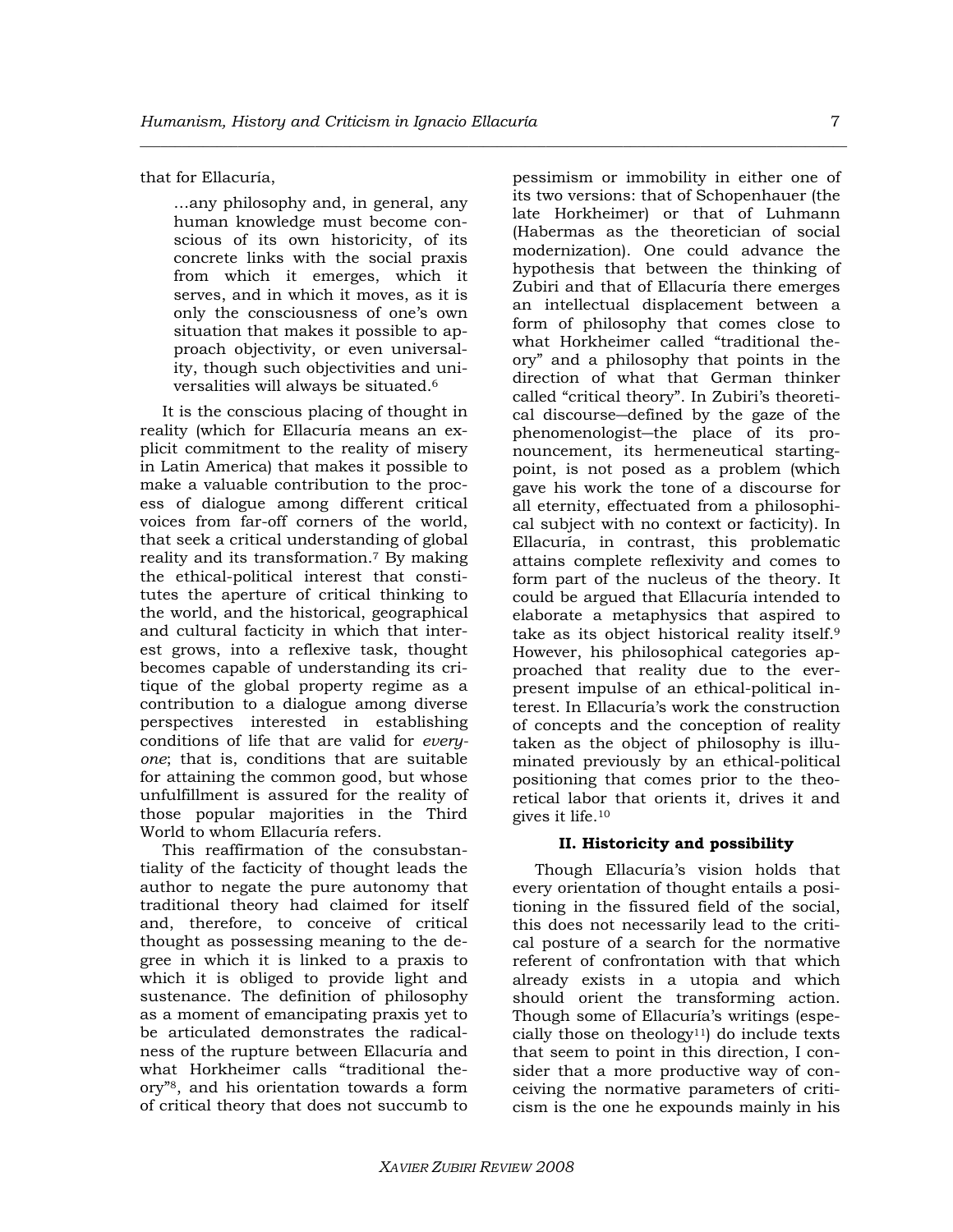8 José Manuel Romero Cuevas

unfinished work *Filosofía de la realidad histórica* (*The Philosophy of Historical Real* $ity$ ,<sup>12</sup> as it is more congruent with the attention he devotes to the facticity inherent in critical thinking. Ellacuría's intention in writing that book was to develop an understanding of the formally historical; that is, of what properly defines historicity. In my view, this pretension does not presuppose an objectivist or theoricist position regarding this problem but, rather, one that conforms to the abovementioned critical direction, such that this attempt at understanding the historical takes as its condition the need to situate one's theoretical perspective in an explicit interest in liberation, which will lead to illuminating levels of meaning that would otherwise remain opaque. From this perspective, the properly historical takes on the guise of the dual, mutual feedback process that Ellacuría, following Zubiri, calls capacitation and possibilitation.13 Here, history can be understood as a process –though one that is discontinuous and prone to retrogressions– through which the human subject acquires capacities (practical, technical and cognitive abilities), that uncover and actualize certain possibilities, while at the same time shutting off or jettisoning others in the context of social historical reality. This process is not simply, or always, of a progressive nature because, as Ellacuría argues, in the effective realization of historical possibilities "the better ones may [be] irremediably abandoned".14 This obliges us to steer clear of triumphalist or naïve concepts of progress. Indeed, Ellacuría's concept of the formally historical as a process of capacitation and possibilitation may be based on the experience of modernity as a stage of history that has undoubtedly generated development in such domains as science, technics and material production, as well as in the human capacities that go with them.

The process of capacitation is not to be understood as something that involves just acquiring cognitive or technical abilities. Though Ellacuría does not explicitly develop this question, I would argue that the process of capacitation and possibilita-

tion can be understood as a broad one that does indeed include social and moral dimensions. Here, Ellacuría's proposal could find a complement in Honneth's theory that affirms, historically, the tendency towards the progressive acquisition of the ability―driven by moral conflict―to recognize value in other human beings, what this author calls the "struggle for recognition"15. In this way, Honneth can go on to speak, *a posteriori*, of a process of moral learning through which one acquires the capacity to appreciate certain qualities and features of other people as being of value. If this is accepted, then it must take on the inter-subjective character of the process of capacitation and possibilitation in several senses: first, in the sense that the way in which an individual illuminates new possibilities in the surrounding world on the basis of his capacities can only be understood on the basis of his earlier insertion and socialization into a community articulated through a world of shared living and a network of established practices of social interaction that can also introduce structural asymmetries into diverse population groups. Thus, one can take into account the relevance not only of the opening up of possibilities in the world by an individual, but also their perception, appreciation and intersubjective valuation in the framework of a plexus of antagonistic social interaction. The process of capacitation and possibilitation emerges not only in the context of the relationship between an individual and his surrounding world but also, and above all, in the one between human beings ensconced in an inter-subjectivity made problematic by its fractured, conflictive nature. Thus, the process must be conceived of as possessing an important social and moral dimension in which conflict plays a very significant role.

Moreover, the processes of capacitation and possibilitation must be pondered not only in individual terms but also collective ones. This leads to the idea―one examined below in the discussion of Ellacuría's category of ideologization―that the illumination of new historical possibilities based on

**\_\_\_\_\_\_\_\_\_\_\_\_\_\_\_\_\_\_\_\_\_\_\_\_\_\_\_\_\_\_\_\_\_\_\_\_\_\_\_\_\_\_\_\_\_\_\_\_\_\_\_\_\_\_\_\_\_\_\_\_\_\_\_\_\_\_\_\_\_\_\_\_\_\_\_\_\_\_\_\_\_\_\_\_\_\_\_\_\_\_\_\_\_\_\_\_\_\_\_\_**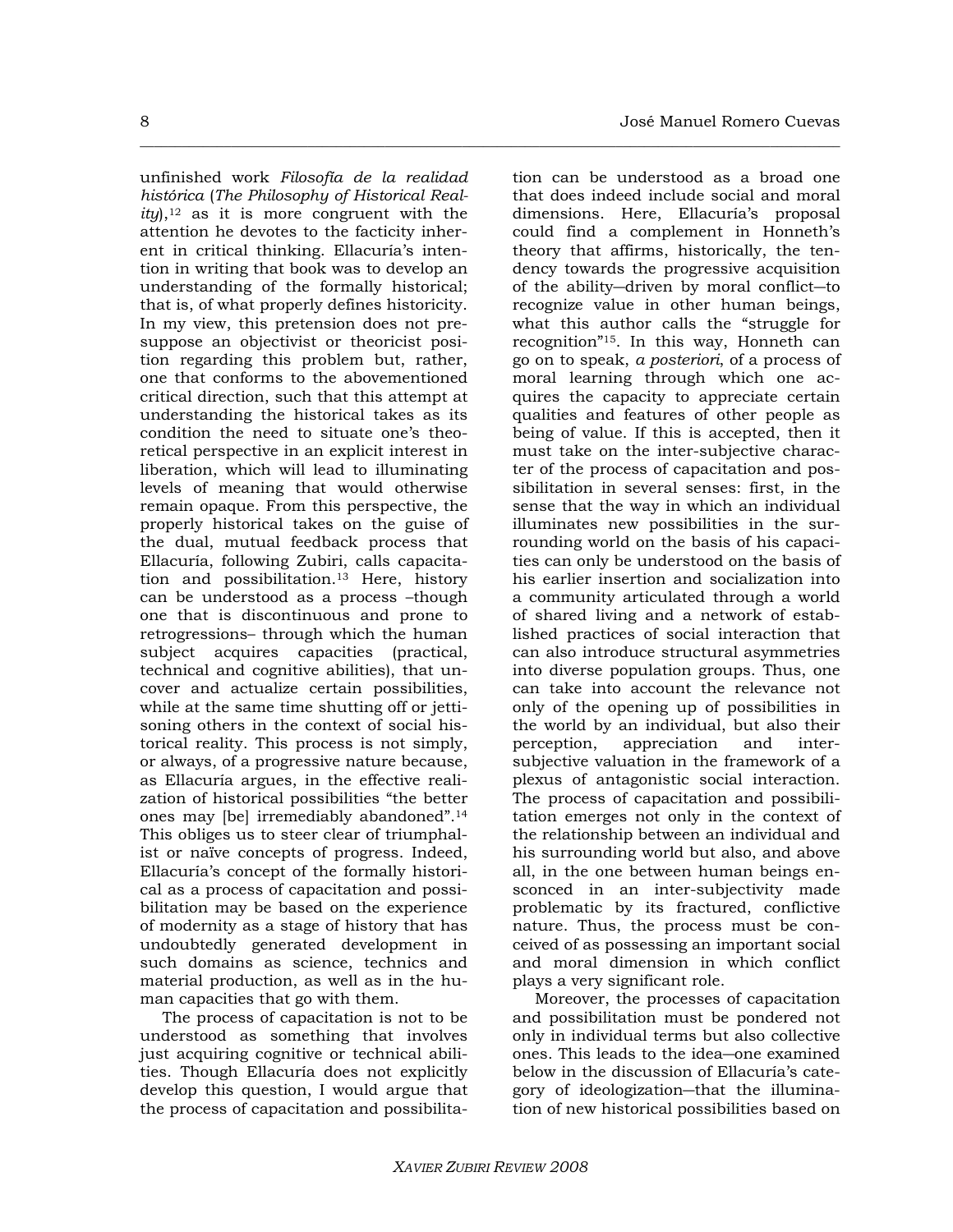acquired capacities is a collective activity the agent of which is an entire generation. This, in turn, allows us to argue that each epoch will be characterized by a specific illumination of possibilities on the part of the social collectivity, one which will be relevant to the political decisions and orientation of that social formation. If this is accepted, then the process of capacitation that Ellacuría theorized can be seen as a complex one that spans the practical, cognitive, social and moral dimensions and translates into one of possibilitation, as the new capacities acquired by individuals and collectivities come to constitute the factor that opens up new historical possibilities from our of the conditions that exist in the surrounding social world. Hence, the acquisition of a new capacity allows and even fosters the opening up of new possibilities in the practical, cognitive and moral dimensions, only some of which are realizable and effectively realized within the existing social framework, and thus come to be incorporated by individuals and social collectivities as new capacities in such a way that they can then act as new factors of possibilitation. Clearly, the question of which possibilities―from among all those illuminated―will come to be realized by a generation empowered according to the degree of capacitation acquirable in a certain epoch is more of a *political* than a technical nature, given that in an unequal and hierarchical social regime the actualization of historicallyilluminated possibilities will be restricted by the imperative of sustaining that social system's conditions of reproduction, which will frustrate those possibilities whose realization could well lead to a greater gratification and satisfaction of collective needs, but would also distort the reproduction of the existing, asymmetrical regime.

## **III. Criticism as transcendent analysis**

This conception of historicity lays the groundwork for a more adequate understanding of facticity and of the historical character of criticism that allows us to avoid referring to an ideal, or to more-orless transcendental, formal, universal and normative parameters that tend to lead to dangerous abstractions that are incompatible with the historical. In a text prepared for a seminar on Marcuse's *Onedimensional Man* (in 1970), in which he analyzed that book's proposals, Ellacuría included some comments on social criticism that are relevant to this essay:

> How does one critique a society? Not as a function of an ideal society or of a past one: «a specific historical practice must be measured against its own historical alternatives».16 Taking into account the capacities and resources that currently exist, would it be possible to achieve through them a better yield «for improving the human condition?»17 This is a problem of historical objectivity that speaks of what can in reality be done, and not just of what can metaphysically be dreamt of doing. A society can only be judged and condemned, then, on the grounds of its real possibilities of being something else. Though it is difficult indeed to demonstrate the reality of a possibility, this does not mean that we cannot recognize a possibility as real, and it is only in relation to that possibility that a given historical realization can be judged. Thus, historical idealism can be rejected.18

There is no need for the critique of a society to resort to a supposedly absolute and ahistorical ideal of justice that might compromise its effectiveness. Rather, criticism should problematize a given society on the basis of its possibilities―the real possibilities it holds within itself―of being a better one. Clearly, these possibilities cannot be made explicit through a form of traditional theory (a purely theoretical proposal), as that would entail employing an objective or realist philosophical positioning, or require resorting to a speculative or teleological philosophy of history like Hegel, or to a Marxism that is prey to a scientistic self-perception. The real possibilities present in an existing society (those that establish the bases for a better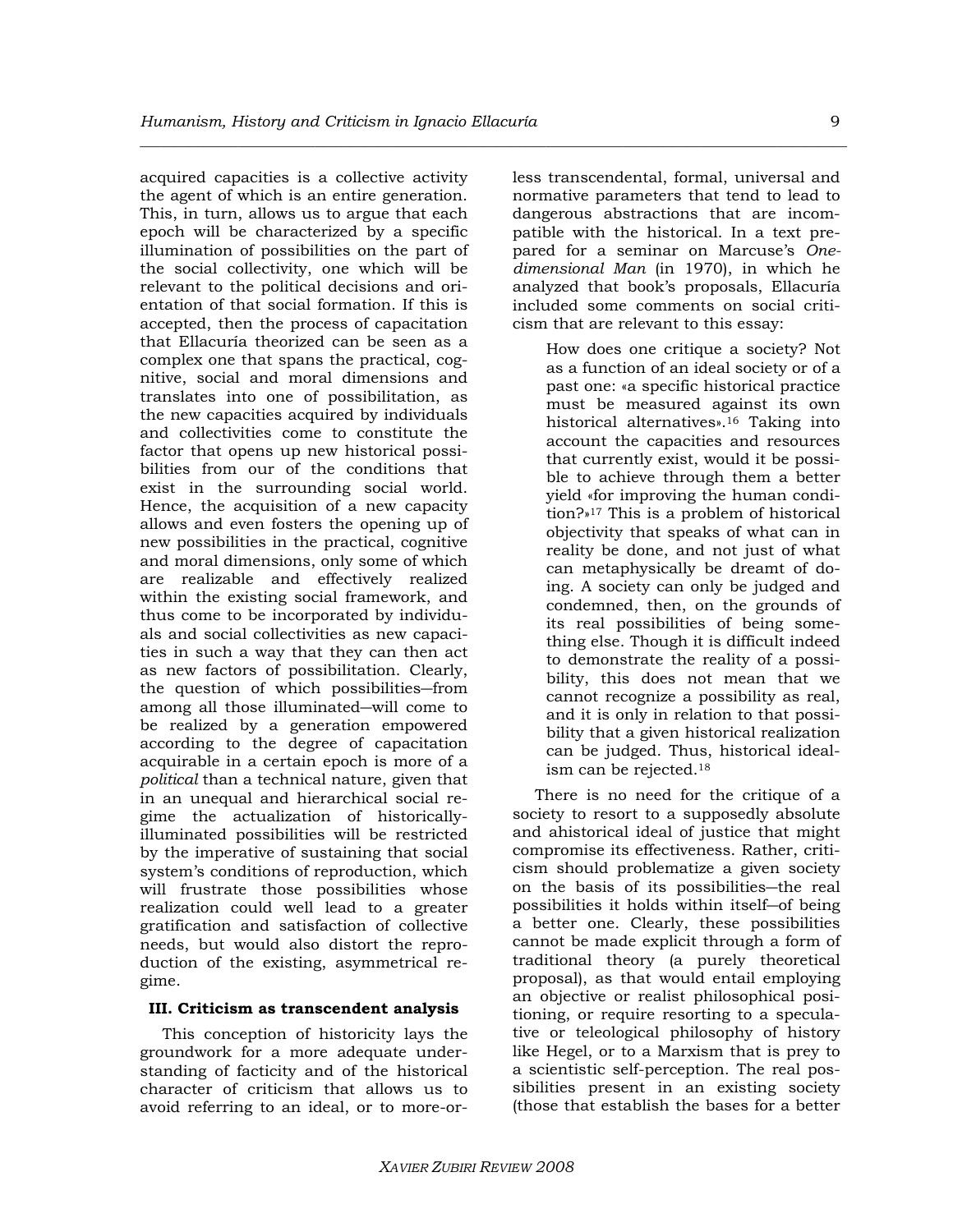one) can only be made explicit through a theoretical perspective that is already ethically-politically situated and has reflexively assumed an interest in emancipation.19 Such possibilities are made explicit in their historically and politically progressive nature―thus avoiding a fall into a speculative philosophy of history―by a *critical* theory and never by a traditional one that is conceptually incapable of clarifying in any adequate way the normative parameters on the basis of which it confronts reality. The fact that those positionings that commune with the reproduction of the existing social structure perceive these possibilities as dysfunctional for its reproduction and, therefore, as things that must be impeded at all costs (while a posture that is committed to their transformation reveals them as progressive) shows that such possibilities are not of a merely subjective character but are, indeed, rooted in the very processes of the objective development of that social body itself.

In his text on Marcuse, Ellacuría also refers how this author's social criticism makes explicit, on basis of our reality, that which is transcendent in relation to which is simply given; *i.*e., the real possibilities that make possible a critique of the a historical situation:

> What is required, in this sense, is a transcendent analysis. Here, transcendent does not mean metaphysical, as the idea is not to judge a historical alternative on the basis of God, absolute values, or utopian realizations. It means only going beyond the facts in order to confront them with the real possibilities of those same facts coming to have some different form. This transcendent analysis pertains to the structure of the social theory. The transcendence of which we speak here is of a rigorously historical, empirical and critical character, as what analysis should attempt to do is discover in the established totality of discourse and action of a society that which in said totality could be a historical alternative, a real pos

sibility distinct from that which has been forged in a certain moment of history. Critical analysis of social theory is, therefore, transcendent, but historically transcendent. Here, transcendence is not a synonym of some idealism, it just announces the need to separate itself critically from a concrete reality so as to perceive, measure and criticize [that reality] on the basis of its historical alternatives; [*i.e.*], its real possibilities. To be understood as historical alternatives, those possibilities must be within the reach of said society, and must constitute well-defined goals that can be reduced to practice.20

Ellacuría perhaps over-emphasizes the transcendent character of historical analysis, as that analysis clearly critiques that which is given on the basis of its own possibilities; that is, the critique is based on the thing itself, on the possibilities it contains. True, a critique transcends the given form of the thing, but on the basis of its own possibilities. Hence, I sustain that it can be argued that the kind of critique that Ellacuría makes explicit here contains important analogies to the conception of immanent critique of the Hegelian-Marxist tradition, which assumes as its task to reveal, *in and through that which is immanent*, that which is transcendentally intrahistorical.

Returning to our guiding thread, and to Ellacuría's conception of the formally historical, I coincide with Héctor Samour<sup>21</sup> in that, following Ellacuría, one may conceive of criticism as being based on a "phase lag" between, on the one hand, the possibilities of individual and collective gratification and self-realization revealed by a subjectivity based on the level of capacitation that an epoch attains and, on the other, their limited realization, which is defined by the existing socio-political structure. Although the following quotation refers to Hegel, it may also be relevant to our topic: according to Ellacuría, philosophy (we could say, criticism) appears "when a certain separation and distinction

**\_\_\_\_\_\_\_\_\_\_\_\_\_\_\_\_\_\_\_\_\_\_\_\_\_\_\_\_\_\_\_\_\_\_\_\_\_\_\_\_\_\_\_\_\_\_\_\_\_\_\_\_\_\_\_\_\_\_\_\_\_\_\_\_\_\_\_\_\_\_\_\_\_\_\_\_\_\_\_\_\_\_\_\_\_\_\_\_\_\_\_\_\_\_\_\_\_\_\_\_**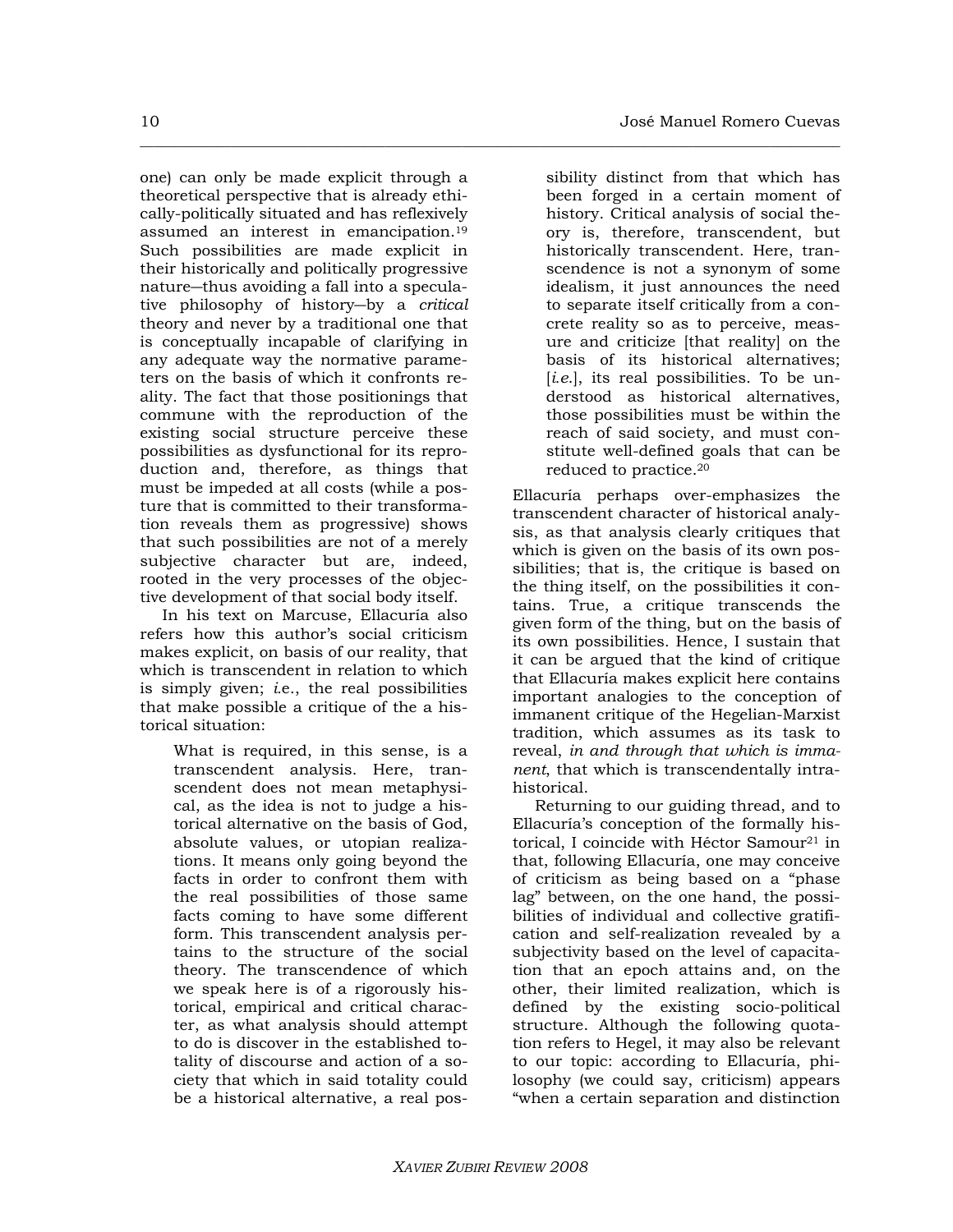that is always one of the conditions of the dialectic movement emerges: This separation is born of a rupture between internal yearning and external historical reality; a sign that a 'world' is on the road to dissolution."22 The normative criterion of criticism is thus radically intra-historical: the possibilities of realization and gratification revealed as actualizable through subjectivities enabled by possibilities that are already historically grounded in the surrounding social world of that epoch. The normative criterion of criticism is what Ellacuría, following Zubiri, calls that which the epoch itself can *give of itself* with regards to a collective gratification and self-realization, which is illuminated by the level of capacitation of the very subjectivities of that epoch.

Ellacuría's productive actualization of Hegel (and Marx) is made in a framework of thought that, at the same time, distances itself profoundly from them by breaking with all teleology. Referring to Hegel, Ellacuría sustains that the dynamic principle of dialectics is the no-identity: *i.*e., the no-correspondence between form and content (in Hegel's words, between the concept of a reality and its being of such a form and not of some other; *i.e.*, its real existence). Ellacuría deemed especially relevant and meaningful (and a contrast to the meaning of Hegelian idealist philosophy) that in the constitution of the driving principle of dialectics (no-identity), priority belongs to content, it is content that possesses "the principle of dynamism",<sup>23</sup> as its development and maturation are what makes the previous form unviable and outmoded and ends up converting the current form into a straitjacket, into an obstacle that must be done away with. In Hegel's view, of course, this "*must be*" has no place, given that his speculative philosophy of history affirms that it will, in fact, be eliminated by the very necessity of the process. The problem arises when one ceases to believe (like Ellacuría) in that necessity, when the no-identity between form and content can no longer be considered ontological (and hence dictated from a purely philosophical perspective), but only illuminable from, and through, a specific political-moral perspective. Thus, the Hegelian dialectical process breaks down, it collapses, leaving a stage on which the no-identity, which can only be made into a topic from a certain ethical-political stance, is no longer the dynamic principle on an ontological plane and only serves to define one of the conditions for a critique of that which exists oriented towards its transformation. The maturation of the content no longer necessarily drives the dynamic process of history. The dynamizing no-identity of the historical process ceases to be conceivable as ontological (that is, objective, independent of any subject, and graspable through what Horkheimer called traditional theory), and comes to be understood as revealed through an interest expressed in a critical activity and a certain political praxis. The conception of the formally historical as a process of capacitation and possibilitation also lacks necessity―internal logic or *telos*―that unfolds through immanent events. In contrast, the process appears as something contingent and, as such, fragile and subject to severe retrogressions and losses.

# **IV. Ideologizations and the crisis of criticism**

The historicity of criticism becomes affirmable upon considering the deeper dimension of meaning, which Ellacuría sees as metaphysical and pertaining to the category of ideology.24 Ideology would be an interpretation of the surrounding social world –and of ourselves– that uncovers a reality in which certain possibilities are realizable while others are not. Ideology defines the ontological perimeter of what is realizable as a possibility of a particular historical subject. However, this phrasing says nothing negative about the notion of ideology, and this is precisely what Ellacuría looked to accomplish, as he shared with Althusser the idea that ideology (understood in these terms) is an inextricable social reality of this and any other conceivable society. In Ellacuría's work, the concept of ideology takes on a negative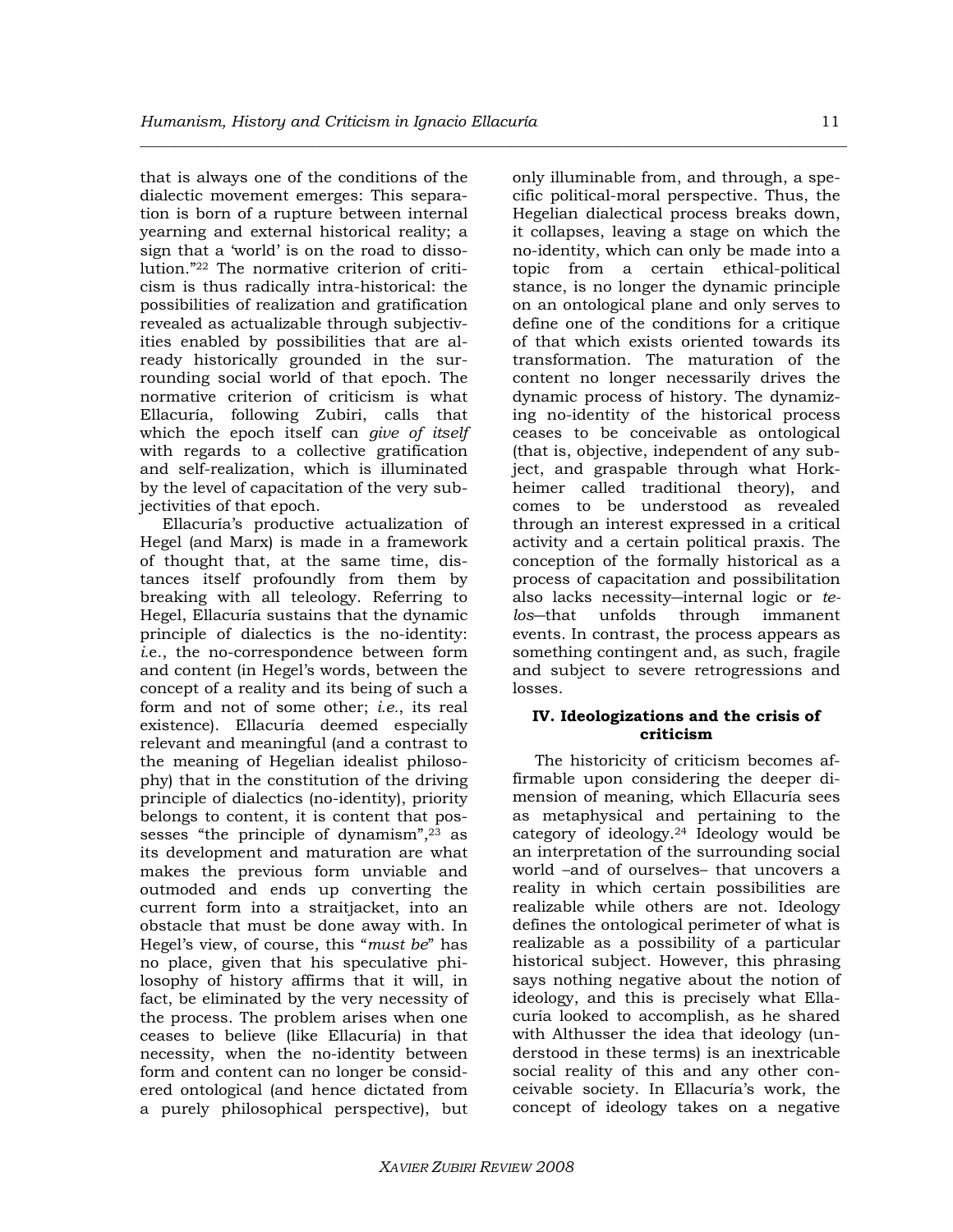meaning (that earns it the name of ideologization25) when it leads to the establishment in a particular society of a dominant interpretation of ourselves and of the surrounding social world that considers as realizable a cumulus of possibilities that, with respect to the level of capacitation of the subjects and the degree of realization in the social body of historically possibilities, can be characterized as restricted. Ideologization, therefore, delimits the ontological horizon of what is realizable as a possibility of subjects according to the reproductive needs of the social system, and *not* in accordance with satisfying collective needs. Thus, it renders irrepresentable for individuals and collectivities certain possibilities that their degree of capacitation might indeed allow them to illuminate.

This situation, in the conservation of which ideologization collaborates, is what Ellacuría calls in theological terms "historical sin";26 that is, a situation in which the social collectivity, in the context of a certain institutional definition of what is possible, in effect reveals possibilities that are *below* the existing, true level of capacitation. Here, conflict―"phase lag"―between what is foreseen as possible and what is effectively appropriable in the framework that the institutionalized rules of the social game define has disappeared. Once this tangle is dissolved, criticism loses its foundation. This crisis of criticism and the twilight of subjectivity that experience the limits established by the period as an amputation concords with what has been conceptualized, for over a quarter of a century now, as the post-modern condition. However, in answer to its apologists, the historical character of that condition can be affirmed on the basis of Ellacuría's model, because in the same way that the conditions of its emergence can be reconstructed, so also can we attempt to trace the appearance of the historical factors that would bring about its dissolution. In effect, Ellacuría's ideas allow us to affirm that in a situation in which the imperatives of the reproduction of the social system demand increasing restrictions on

that which is representable as possible in relation to that which is technically and materially revealed as feasible, and in a context where those imperatives demand, moreover, an increase in the degree of capacitation to bring it into line with the level of the new exigencies of material productivity, the conditions will be generated for a modification of the existing historical condition that will lead towards breaking this "phase lag" between expectations and the institutionally-defined limits of what is feasible upon which criticism is founded, and which can only be constrained by intensifying the ideologizations (though here one must ask whether the intensifying of ideologization can be thought of as a process without limits).

## **IV. Historization as criticism**

The procedure that Ellacuría devised to dissolve ideologizations is what he called historization. To clarify the meaning of this term, we can compare it to the mode in which the necessity of a historization of human rights was theorized, as postulated in the societies that claim to have realized them in their interior.27 Here, Ellacuría confronts an abstract conception of human rights extracted from the social conditions of their realization. Any defense of human rights that fails to take into account the material, social and political conditions of their realization and appropriation by the social collectivity itself falls into a form of ideologization by sustaining as valid and enforceable in universal terms certain rights that, in reality, are appropriable only by a minority. Here, Ellacuría's perspective focuses directly on the real conditions of an epoch, in an attempt to assess from them the possibly ideologized nature of the affirmation of human rights as a pillar of an existing society (as when something is stated as being 'effective' when, in fact, the structural conditions required for its realization are absent), and the possibly perverse character of reality itself, in that its given form or structure make any realization of those rights impossible. The historization of human rights is therefore a double critique:

**\_\_\_\_\_\_\_\_\_\_\_\_\_\_\_\_\_\_\_\_\_\_\_\_\_\_\_\_\_\_\_\_\_\_\_\_\_\_\_\_\_\_\_\_\_\_\_\_\_\_\_\_\_\_\_\_\_\_\_\_\_\_\_\_\_\_\_\_\_\_\_\_\_\_\_\_\_\_\_\_\_\_\_\_\_\_\_\_\_\_\_\_\_\_\_\_\_\_\_\_**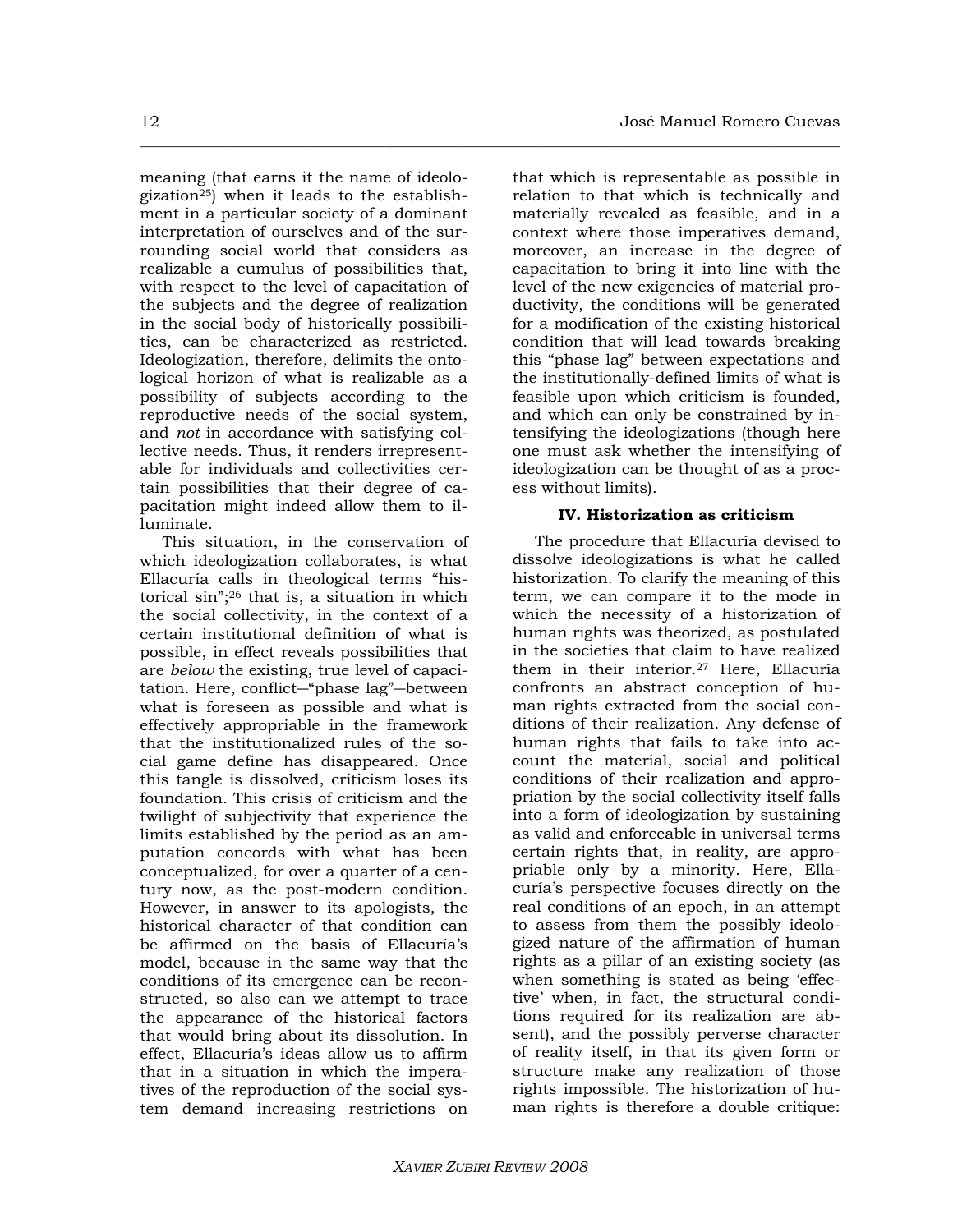first, of the ideologized character of the affirmation of human rights as something already attained; and, second, of existing reality, due to its antagonism with respect to the possibility of realizing those rights. What Ellacuría calls "dialectic historization"28 contradicts what official discourse affirms as valid and effective with the conditions of its realization, thus making manifest whether or not those conditions contain the factors that systematically frustrate their realization. Clearly, historization confronts the way in which an ideologized discourse relates to reality by adopting a certain perspective on the basis of which it then goes on to carry out the process of historization. For Ellacuría, the perspective that presents truth is the one represented by the *popular majorities*: the position embodied by the disadvantaged is adopted as the perspective for judging the falseness or veracity of the way in which a society conceives of and implements those rights. From this perspective, it becomes possible to historicize the formal and ahistorical conception of human rights, which abstracts from the socio-historical conditions of their social presentation. Historization demonstrates the fracture between the discourse of the defense of human rights and the social reality to which it presumably refers, the schism between the discourse that legitimizes the existing social structure as the realization of human rights, and the real existence of those rights in the society. Moreover, it seeks to explain the conditions that would make an adequate collective appropriation of those rights possible.

Ellacuría's historization and Nietzsche's genealogy of morals are complementary modes of debunking abstract values and concepts that are not integrated into reality and historical praxis.29 However, while the historization of concepts, values or rights intends to verify them by demonstrating their truth, or lack of same, genealogy eludes this question. For genealogy, the task is not to determine the truth or falsity of a value on the basis of a contrast between what it affirms as normative and the reality it intends to mention but, rather, to show that moral values in and of themselves lack all objectivity and validity and are, in reality, conducting instruments that serve the struggle that social groups confront. Genealogy, as the critical history of moral values, dissolves the appearance of ontological consistency of value (all value as such), without questioning its veracity or falsity, suitability or fairness. It touches only that which is experienced as evident (the central Jewish-Christian values) and reveals its social and contingent nature, in the sense that they depends on a conflict whose orientation is determined solely by the correlation of the forces of opposed bands. The gap between Ellacuría and the nietzschean genealogy is revealed clearly in the fact that for the former the historization of a concept (or value) does not seek to merely dissolve its abstract appearance but, rather, to deideologize it as a concept (or value) abstracted from the plane of social praxis, but with the goal of promoting the realization of the normative nucleus that beats within it (its true content).

## **Conclusion**

On the basis of this presentation, it can be argued that Ellacuría's theoretical production permits the historical sustenance of a conception of criticism that may be relevant to our own present, one characterized by a crisis of criticism that also affects those theoretical positions that defend at all cost the normativity of a transcendental or quasi-transcendental dimension that has lost its historical credibility and effectiveness due to that crisis and is thus condemned to a sterile impotence. Ellacuría succeeds in making adequately clear the historical contingency, the facticity and the political perspectivism of critical thinking that, however, he conceives of as seeking universal validity for its own epoch. Once subjectivity constituted on the basis of the degree of capacitation of the historicallypresented possibilities in the social body of a certain epoch becomes a subject of criticism, the distance between what is 'given' and what it is 'possible to realize' that he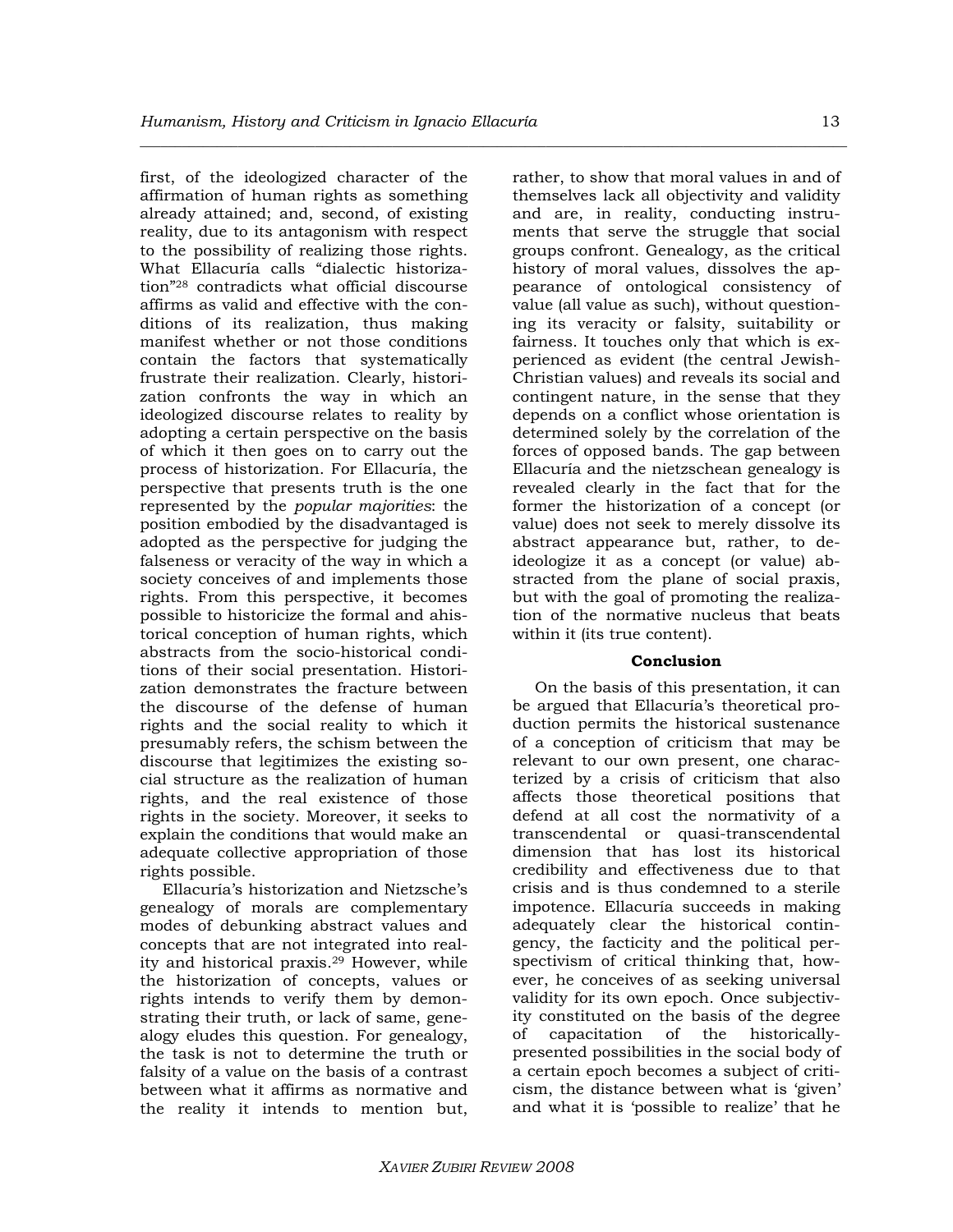makes explicit in the surrounding historical world seeks to have validity for the social body as a whole, for the global social structure. Hence, Ellacuría conceives of criticism as a labor undertaken, as Michael Walzer argues, *from within* a historical process in whose framework the normativity that constitutes the basis of critical activity is generated.30 Ellacuría, thus makes important contributions: first, by confronting an understanding of the emergence of the normative parameters that sustain the category (central for the first generation of the Frankfurt School) of 'immanent critique'; and, second, by articulating a body of thought that, by radically assuming its historical-political place maintains the aspiration of effectuating a socially-rooted critique that seeks to be valid for its present. Of course, this pretension to validity must be tested through a necessary *dialogue* among different perspectives that, in the diversity of geographical-cultural horizons that co-exist in

the modern world, question, each in its own way, an unequal order of things that has become global. I consider this to be the most productive use that can be made of Habermas' conception of communicative action as 'action oriented to understanding'; that is, towards understanding those who seek to transcend this false fatalist consensus called unique thought, and transform a structure that the vast majority experience and suffer as unjust. Of course, not everyone experiences it in this way, especially those who benefit from it; and it is perhaps naïve to contemplate the possibility of convincing the totality of them of this unjust character (and that such an improbable convincing could have practical effects), as there is a dimension of socio-political facticity in our historical condition that dialogue cannot overcome, one that can only be made explicit on the basis of an affirmation of a final irresolvable disagreement among opposed perspectives in the social force field.

#### **Notes**

**\_\_\_\_\_\_\_\_\_\_\_\_\_\_\_\_\_\_\_\_\_\_\_\_\_\_\_\_\_\_\_\_\_\_\_\_\_\_\_\_\_\_\_\_\_\_\_\_\_\_\_\_\_\_\_\_\_\_\_\_\_\_\_\_\_\_\_\_\_\_\_\_\_\_\_\_\_\_\_\_\_\_\_\_\_\_\_\_\_\_\_\_\_\_\_\_\_\_\_\_** 

- $1$ I. Ellacuría, "Historización del bien común y de los derechos humanos en una sociedad dividida", in I. Ellacuría, *Escritos filosóficos*, San Salvador, UCA Editores, 2001, vol. III, p. 211-2.
- 2 Towards the end of the 1920s, the early Marcuse had questioned the proposal of Heidegger's *Being and Time* in similar terms as Ellacuría; see J. Abromeit, "Herbert Marcuse's Critical Encounter with Martin Heidegger 1927-33", in J. Abromeit & W. Mark Cobb (ed.), *Herbert Marcuse. A critical reader*, New York and London, Rouletge, 2004, p. 131- 151.
- 3 Cf. I. Ellacuría, "Filosofía y política", in I. Ellacuría, *Veinte años de historia en El Salvador (1969-1989). Escritos políticos*, San Salvador, UCA Editores, 1993, vol. I, p. 47- 61.
- 4 See I. Ellacuría, "Hacia una fundamentación del método teológico latinoamericano", in *Estudios Centroamericanos (ECA)*, no. 322/323, San Salvador, Universidad Centroamericana "José Simeón Cañas" (UCA), 1975, pp. 413

and 420. This conception of the facticity of critical thought could establish an interesting dialogue with the reflections on this topic by S. Žižek in his work *The ticklish subject. The absent centre of political ontology*, London and New York, Verso, 1999.

- 5 I. Ellacuría, "Función liberadora de la filosofía", in I. Ellacuría, *Veinte años en la historia de El Salvador*, (ed.),*op. cit*., vol. 1, p. 115.
- 6 A. González, "Aproximación a la obra filosófica de Ignacio Ellacuría", in *ECA. Estudios Centroamericanos*, no. 505-506, San Salvador, Universidad Centroamericana "José Simeón Cañas" (UCA), 1990, p. 987.
- 7 Ellacuría's conception of critical thought opens the door to an intercultural practice of critical philosophy and liberation in a sense that contains analogies to the way in which it is currently being articulated by Fornet-Betancourt. See R. Fornet-Betancourt, *Transformación intercultural de la filosofía*, Bilbao, Desclée de Brouwer, 2001.
- 8 Horkheimer did in fact define critical theory as the moment of a praxis oriented towards